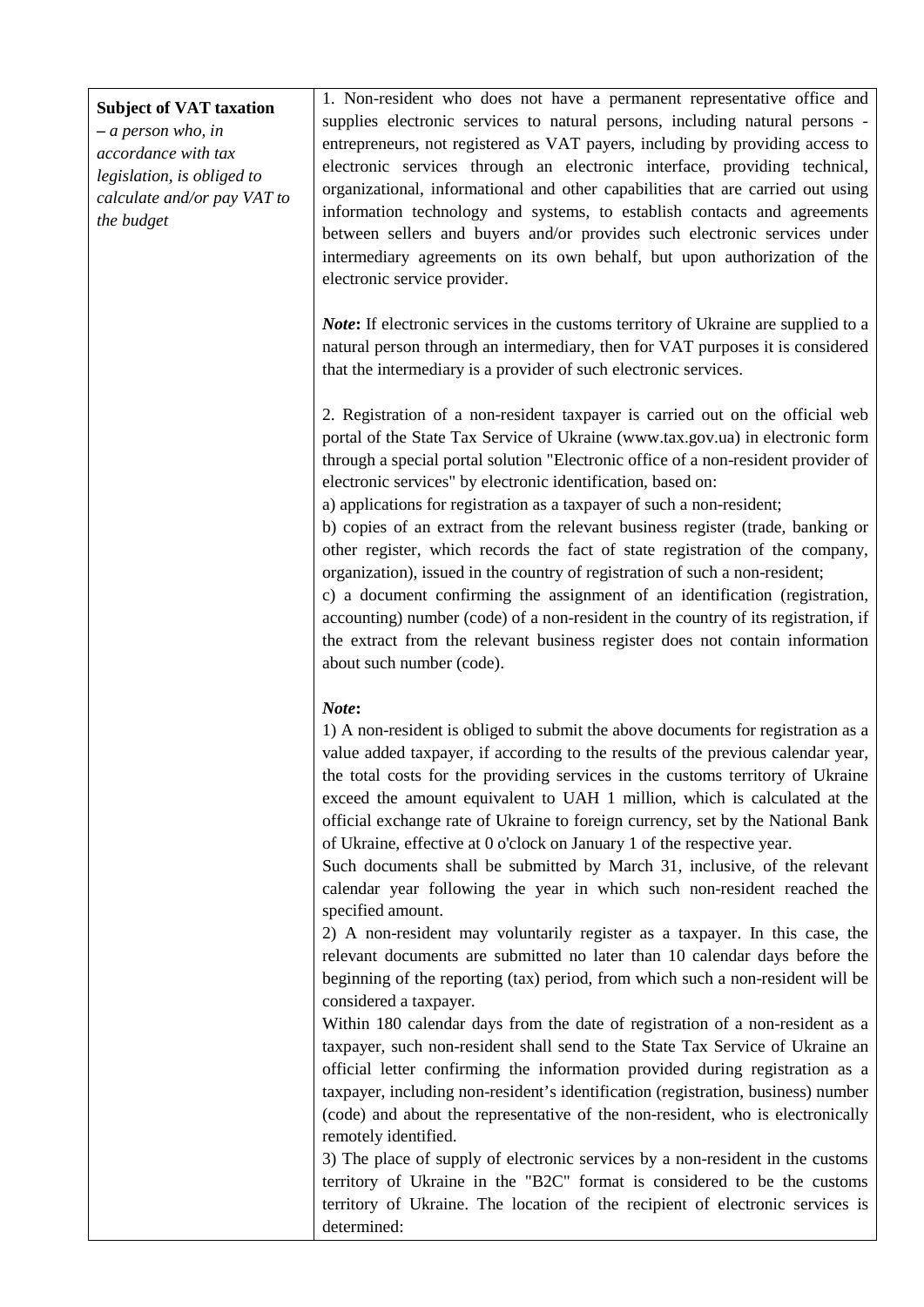|                                                                                                                                                                                                                                                                                                      | a) for a natural person registered as a business entity - at the place of<br>registration of such recipient as a business entity;<br>b) for a natural person who is not registered as a business entity - at the actual                                                                                                                     |
|------------------------------------------------------------------------------------------------------------------------------------------------------------------------------------------------------------------------------------------------------------------------------------------------------|---------------------------------------------------------------------------------------------------------------------------------------------------------------------------------------------------------------------------------------------------------------------------------------------------------------------------------------------|
|                                                                                                                                                                                                                                                                                                      | location of such natural person - recipient of services.                                                                                                                                                                                                                                                                                    |
|                                                                                                                                                                                                                                                                                                      | In order to establish the actual location of the natural person - the recipient of<br>services, the following information is taken into account:<br>a) if electronic services are provided by fixed means - the actual location of the                                                                                                      |
|                                                                                                                                                                                                                                                                                                      | natural person - recipient of services is the country of establishment of the fixed<br>line (location of the telecommunications provider whose services were used by<br>the recipient in the process of receiving electronic services);                                                                                                     |
|                                                                                                                                                                                                                                                                                                      | b) if electronic services are provided by means of mobile communication - the<br>actual location of the natural person - recipient of services is considered to be<br>the country identified by the mobile code of the country of the SIM-card used<br>when receiving such services;                                                        |
|                                                                                                                                                                                                                                                                                                      | c) if electronic services are provided by other means of communication,<br>including using an access card, - the actual location of the natural person -<br>recipient of services is the country in which such other means of                                                                                                               |
|                                                                                                                                                                                                                                                                                                      | communication are located or to which the access card is sent for its use<br>(including the location of the device, which is determined by its IP address used<br>by the recipient of the electronic service).                                                                                                                              |
|                                                                                                                                                                                                                                                                                                      | Additional evidence for determining the location of a natural person - recipient<br>of services are:                                                                                                                                                                                                                                        |
|                                                                                                                                                                                                                                                                                                      | • payment address of a natural person - recipient of services;                                                                                                                                                                                                                                                                              |
|                                                                                                                                                                                                                                                                                                      | • bank details, in particular the place of maintaining a bank account used for                                                                                                                                                                                                                                                              |
|                                                                                                                                                                                                                                                                                                      | payment for electronic services;                                                                                                                                                                                                                                                                                                            |
|                                                                                                                                                                                                                                                                                                      | • other commercially important information.                                                                                                                                                                                                                                                                                                 |
| <b>Types of electronic services</b><br>qualified as an object of<br>taxation<br>- electronic services, upon<br>delivery of which there is an<br>obligation to calculate and/or<br>pay VAT to the budget (does<br>the status of the recipient<br>matter - a legal entity or an<br><i>individual</i> ) | Electronic services - provided over the Internet, automatically, using<br>information technology and preferably without human intervention, including<br>by installing a special application or application on smartphones, tablets,<br>televisions or other digital devices. Such services, in particular, but not limited<br>to, include: |
|                                                                                                                                                                                                                                                                                                      | a) providing electronic copies, providing access to images, texts and<br>information, including, but not limited, subscribing to electronic newspapers,<br>magazines, books, providing access to and/or uploading photos, graphics,<br>videos;                                                                                              |
|                                                                                                                                                                                                                                                                                                      | b) providing access to databases, including the use of search systems and<br>service catalogue on the Internet;                                                                                                                                                                                                                             |
|                                                                                                                                                                                                                                                                                                      | c) providing electronic copies (electronic and digital information)                                                                                                                                                                                                                                                                         |
|                                                                                                                                                                                                                                                                                                      | a) and / or providing access to audiovisual works, video and audio works to<br>order, games, including the provision of services for participation in such                                                                                                                                                                                  |
|                                                                                                                                                                                                                                                                                                      | games, the provision of services for access to television programs (channels) or                                                                                                                                                                                                                                                            |
|                                                                                                                                                                                                                                                                                                      | their packages, except for access to television programs simultaneously with                                                                                                                                                                                                                                                                |
|                                                                                                                                                                                                                                                                                                      | their broadcasting through the television network;                                                                                                                                                                                                                                                                                          |
|                                                                                                                                                                                                                                                                                                      | d) providing access to informational, commercial, entertainment electronic and                                                                                                                                                                                                                                                              |
|                                                                                                                                                                                                                                                                                                      | other similar resources, in particular, but not limited to, hosted on information-                                                                                                                                                                                                                                                          |
|                                                                                                                                                                                                                                                                                                      | sharing or video-sharing platforms;                                                                                                                                                                                                                                                                                                         |
|                                                                                                                                                                                                                                                                                                      | e) providing distance learning services on the Internet, the provision of which                                                                                                                                                                                                                                                             |
|                                                                                                                                                                                                                                                                                                      | does not require human participation, including by providing access to virtual                                                                                                                                                                                                                                                              |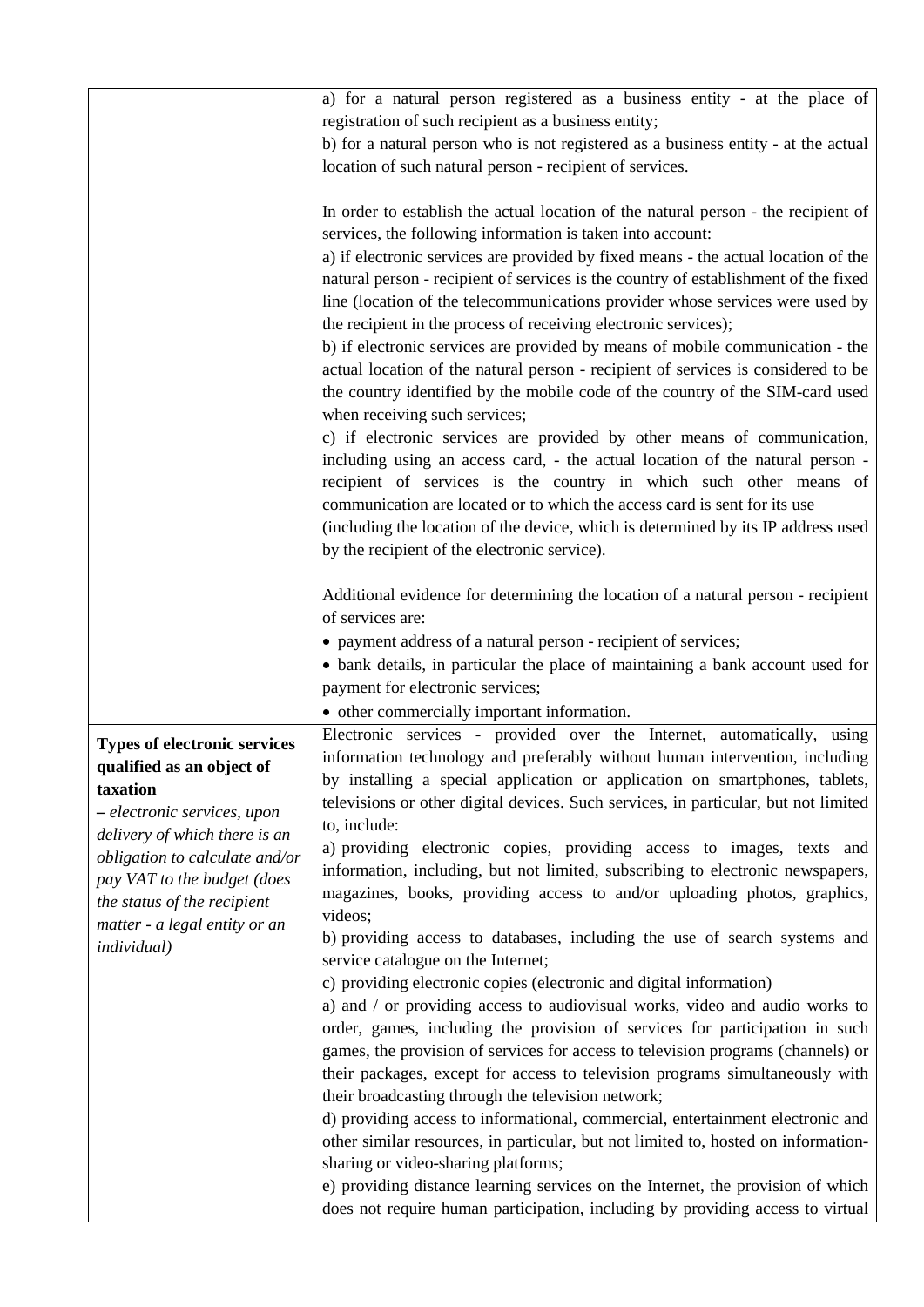|                                                                                                                                         | classrooms, educational resources in which students complete online tasks and<br>grades are set automatically, without human participation (or with minimal<br>participation);<br>f) providing cloud services in terms of providing computing resources, storage<br>resources or electronic communications systems using cloud computing<br>technologies;<br>g) providing software and updates to it, including electronic copies, providing<br>access to them, as well as remote maintenance of software and electronic<br>equipment;<br>h) providing advertising services on the Internet, mobile applications and other<br>electronic resources, providing space, including by placing banner on websites,<br>web pages or web portals.                                                                                                                                                                                                                                                      |
|-----------------------------------------------------------------------------------------------------------------------------------------|-------------------------------------------------------------------------------------------------------------------------------------------------------------------------------------------------------------------------------------------------------------------------------------------------------------------------------------------------------------------------------------------------------------------------------------------------------------------------------------------------------------------------------------------------------------------------------------------------------------------------------------------------------------------------------------------------------------------------------------------------------------------------------------------------------------------------------------------------------------------------------------------------------------------------------------------------------------------------------------------------|
|                                                                                                                                         | <i>Note:</i> Electronic services do not include the following operations:<br>a) supply of goods/services ordered (booked) via the Internet, using mobile<br>applications and other electronic resources, and the actual supply is made<br>without the use of the Internet (in particular, accommodation services, car<br>rental, catering services, passenger transport services and other similar<br>services);<br>b) supply of goods and/or other services, other than electronic services, which<br>include electronic services, if the cost of electronic services is included in the<br>total cost of such goods/services;<br>c) provision of distance learning services on the Internet, if the Internet is used<br>exclusively as a means of communication between teacher and student;<br>d) supply of copies of works in the field of science, literature and art on<br>tangible media;<br>e) provision of consulting services by e-mail;<br>f) provision of Internet access services. |
| <b>Taxable base</b><br>- the cost of delivery from<br>which the VAT liability is<br>determined                                          | The tax base of transactions for the supply of electronic services by a non-<br>resident registered as a VAT payer is derived from the cost of such services.                                                                                                                                                                                                                                                                                                                                                                                                                                                                                                                                                                                                                                                                                                                                                                                                                                   |
| <b>VAT</b> rate<br>$-$ the amount of tax as<br>percentage                                                                               | 20% VAT rate                                                                                                                                                                                                                                                                                                                                                                                                                                                                                                                                                                                                                                                                                                                                                                                                                                                                                                                                                                                    |
| <b>Tax period</b><br>$-$ the period of time after<br>which the tax base is<br>determined and the amount of<br>tax payable is calculated | Basic reporting (tax) period for a non-resident registered as a VAT payer is a<br>quarter                                                                                                                                                                                                                                                                                                                                                                                                                                                                                                                                                                                                                                                                                                                                                                                                                                                                                                       |
| How to submit a VAT<br><b>Return</b> – <i>procedure and</i><br>deadlines for submitting a<br>VAT tax report (VAT Return)                | A non-resident registered as a VAT payer is obliged to draw up and submit a<br>simplified VAT tax return in electronic form through a special portal solution<br>"Electronic office of a non-resident electronic service provider" by electronic<br>identification, within 40 calendar days following the last calendar day of the<br>reporting (tax) period, regardless of whether the non-resident provided<br>electronic services to natural persons during the reporting (tax) period.<br>The simplified tax return is submitted by a non-resident registered as a VAT                                                                                                                                                                                                                                                                                                                                                                                                                      |